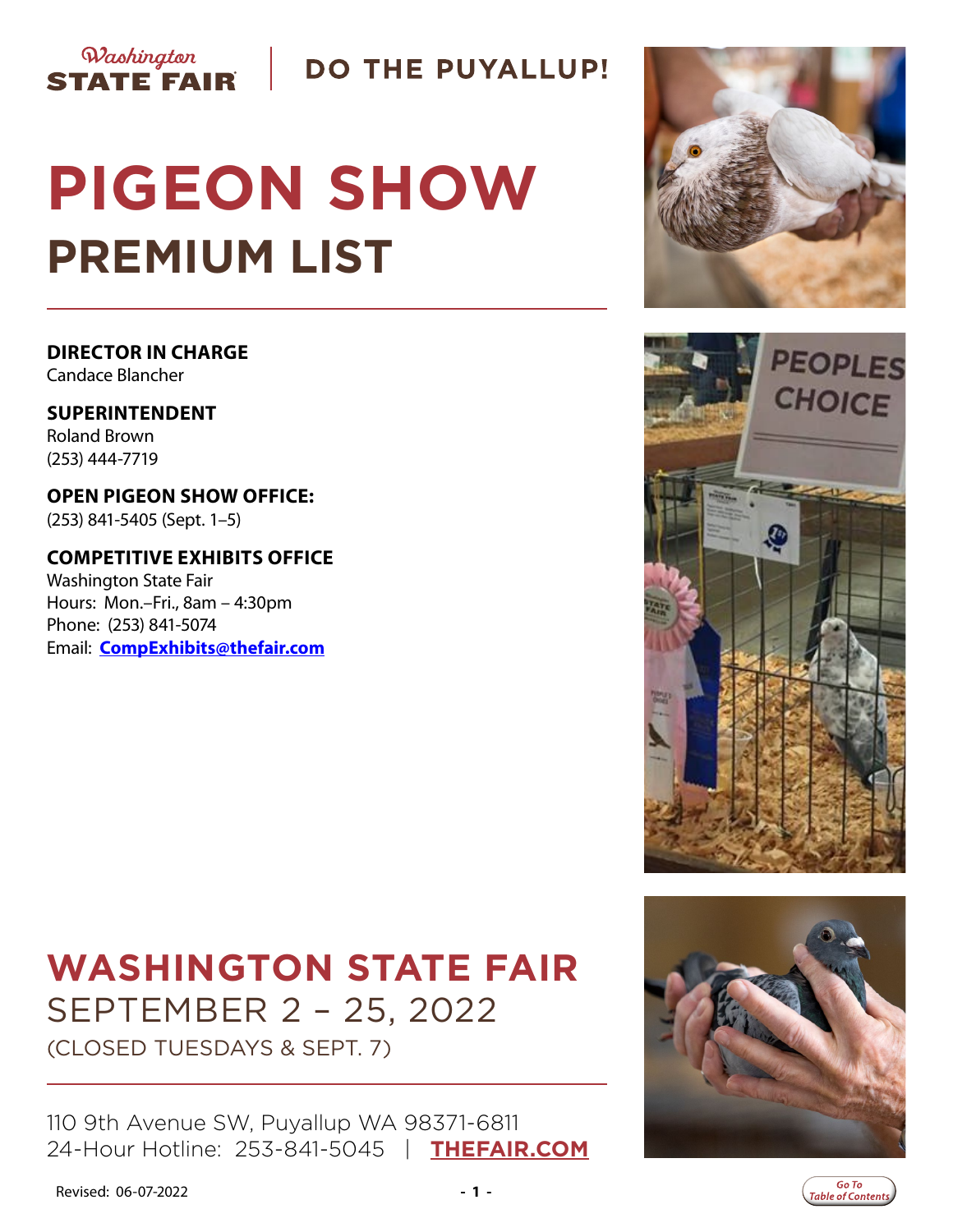# **2022 PIGEON SHOW CALENDAR**

<span id="page-1-0"></span>

| <b>SUN</b>                                                | <b>MON</b>                   | <b>TUE</b>                   | <b>WED</b>                   | <b>THU</b>                 | <b>FRI</b>                           | <b>SAT</b>                                                           |
|-----------------------------------------------------------|------------------------------|------------------------------|------------------------------|----------------------------|--------------------------------------|----------------------------------------------------------------------|
| <b>AUG. 21</b>                                            | <b>AUG. 22</b>               | <b>AUG. 23</b>               | <b>AUG. 24</b>               | <b>AUG. 25</b>             | <b>AUG. 26</b>                       | <b>AUG. 27</b>                                                       |
| <b>ONLINE ENTRY</b><br><b>REGISTRATION</b><br>DUE by 10pm |                              |                              |                              |                            |                                      |                                                                      |
| <b>AUG. 28</b>                                            | <b>AUG. 29</b>               | <b>AUG. 30</b>               | <b>AUG. 31</b>               | <b>SEPT. 1</b>             | SEPT. 2                              | SEPT. 3                                                              |
|                                                           |                              |                              |                              | Pigeons arrive<br>6-8:30pm | <b>OPENING DAY</b><br><b>OF FAIR</b> | <b>TODAY'S SHOWS:</b><br>· Pigeons, 9am<br>• Junior Contests,<br>4pm |
| SEPT. 4                                                   | <b>SEPT. 5</b>               | SEPT. 6                      | SEPT. 7                      | SEPT. 8                    | SEPT. 9                              | <b>SEPT. 10</b>                                                      |
|                                                           | Pigeons released<br>$6-7$ pm | <b>FAIR</b><br><b>CLOSED</b> | <b>FAIR</b><br><b>CLOSED</b> |                            |                                      |                                                                      |
| <b>SEPT. 11</b>                                           | <b>SEPT. 12</b>              | <b>SEPT. 13</b>              | <b>SEPT. 14</b>              | <b>SEPT. 15</b>            | <b>SEPT. 16</b>                      | <b>SEPT. 17</b>                                                      |
|                                                           |                              | <b>FAIR</b><br><b>CLOSED</b> |                              |                            |                                      |                                                                      |
| <b>SEPT. 18</b>                                           | <b>SEPT. 19</b>              | <b>SEPT. 20</b>              | <b>SEPT. 21</b>              | <b>SEPT. 22</b>            | <b>SEPT. 23</b>                      | <b>SEPT. 24</b>                                                      |
|                                                           |                              | <b>FAIR</b><br><b>CLOSED</b> |                              |                            |                                      |                                                                      |
| <b>SEPT. 25</b>                                           | <b>SEPT. 26</b>              | <b>SEPT. 27</b>              | <b>SEPT. 28</b>              | <b>SEPT. 29</b>            | <b>SEPT. 30</b>                      | <b>OCT.1</b>                                                         |
| <b>LAST DAY</b><br><b>OF FAIR</b>                         |                              |                              |                              |                            |                                      |                                                                      |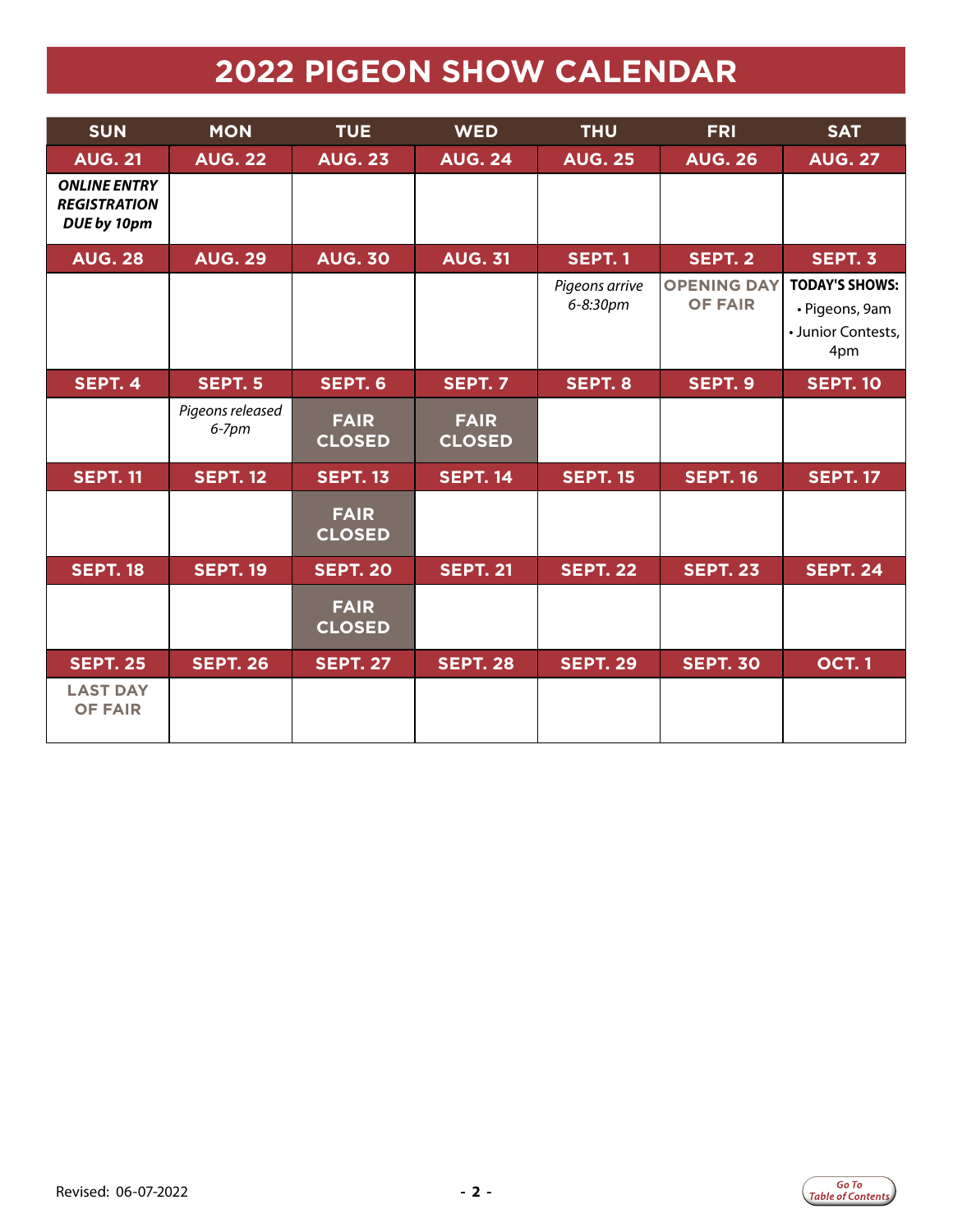### **CONTENTS**

| Links to important Fair Information 4                                    |
|--------------------------------------------------------------------------|
| Online Entry Registration Instructions 4                                 |
| Pigeon Show Information and Rules 5                                      |
| <b>Fancy Breeds Department</b>                                           |
| Sporting Breeds Department<br>Division and Class Descriptions10          |
| <b>Utility Breeds Department</b><br>Division and Class Descriptions  11  |
| Dove Department<br>Division and Class Descriptions 11                    |
| "Best Bird Competition" Department<br>Division and Class Descriptions 11 |
| Junior Contest Department 12                                             |
|                                                                          |

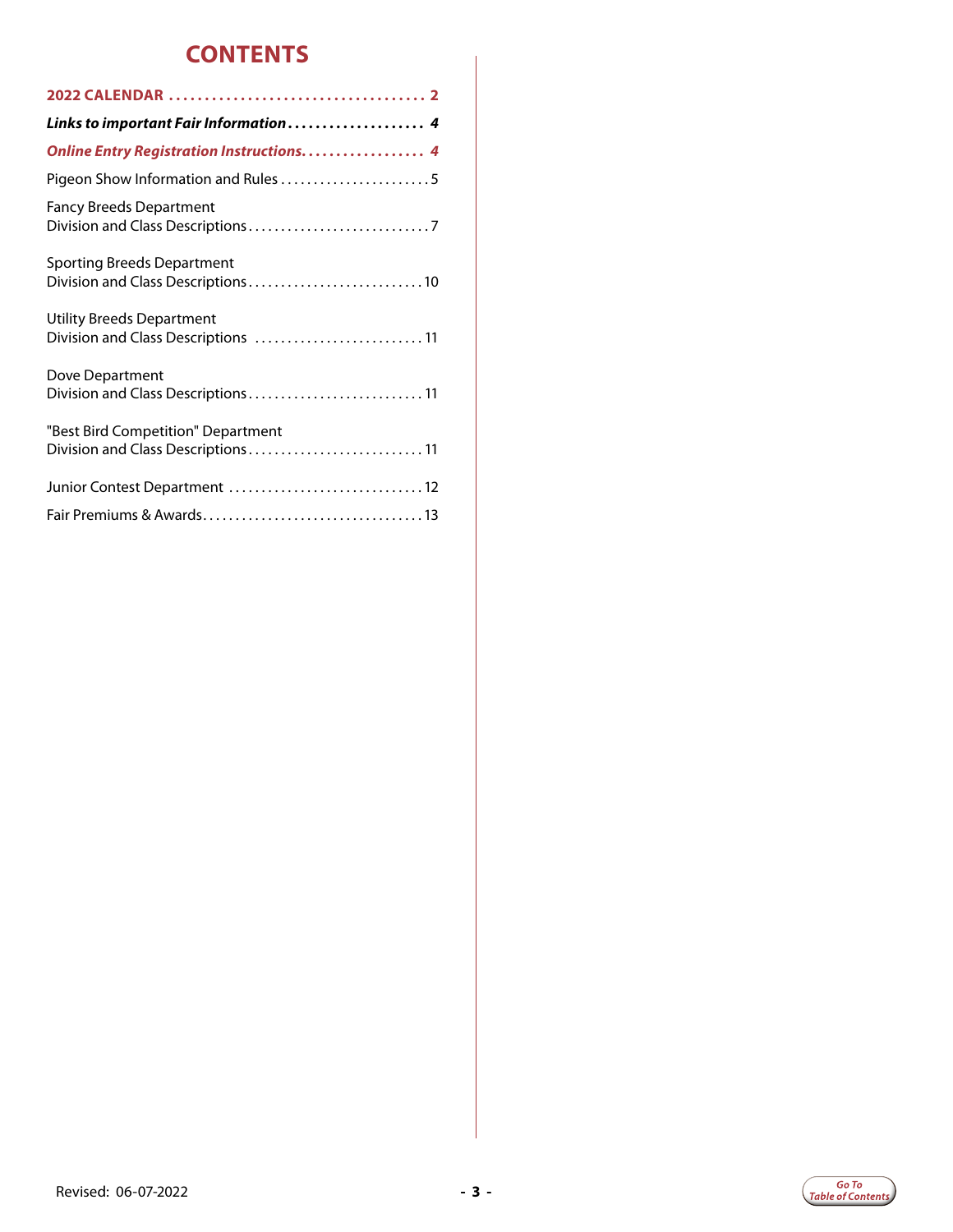

### <span id="page-3-0"></span>**DO THE PUYALLUP!**

### SEPTEMBER 2 – 25, 2022 (CLOSED TUESDAYS & SEPT. 7)

By submitting an entry into The Fair, exhibitors agree to abide by all rules, regulations and entry requirements of The Fair and of the department(s) to which they are submitting their entries. It is important that exhibitors read and be familiar with the rules in this book, as well as the Departmental Exhibitors Rules and Regulations.

#### **Please click here:** [Enter a Competition](https://www.thefair.com/get-involved/competitive-exhibits/) **and scroll down to 'ADDITIONAL INFORMATION' to find:**

- **Departmental Exhibitors Rules and Regulations**
- **Vehicle Unloading Procedures**
- **Insurance Information**
- **Veterinarian Information**
- **Area Lodging**
- **W-9** (Exhibitors earning \$600 or more at The Fair will be required to submit a W-9 form.)

*You may not find it necessary to print this entire Premium List. While we ask that you read and be familiar with the information in the Premium List prior to entry, please feel free to print just the pages you need.* 

# Online Entry Registration **Instructions**

*Read below, then register entry information online before bringing items to The Fair.* 

#### **[www.thefair.com](http://www.thefair.com)**

#### Online Entry Registration Instructions

- **Read the complete rules, department and division descriptions, and entry information in this Premium List BEFORE going to online entry registration.**
- Then go to the **[ONLINE ENTRY REGISTRATION](https://wwf.fairwire.com/)** page *(available starting in May)*
- Click **Register** or **Sign In**
	- Register using your First Name and Last Name and create a password *(write your password down or make sure it is something you will remember for future use.)* Fill in requested information, including email address. Click **Continue**.
	- Select **Department** ex.: *Pigeon Show*
	- Select a **Division** ex.: *Fancy Breeds, Div. 900*
	- Select a **Class** ex.: *class 1150 Archangel*
	- Fill in all requested information for the class(es) you are entering, including *Color, Section* and *Band #s*.
- When all your information is complete, click **Add Entry to Cart** and follow instructions to check out. *Entry fees must be paid online when you check out.*

(*NOTE:* If you think you may want to modify your entries, you may *save* your current session and check out at a later session. *Be sure to Check Out before the closing date listed for your classes; entries are not submitted to the Fair office until the check out process is complete.)*

- Fill in **"yes"** at the statement to agree to all the terms and conditions of entry as defined in this Premium List.
- Click **Submit**.
- Please print and bring a copy of your online entry summary/receipt **with your entries** when you bring them to The Fair.
- For questions regarding online entry registration, contact: 253-841-5074, **CompExhibits@thefair.com**

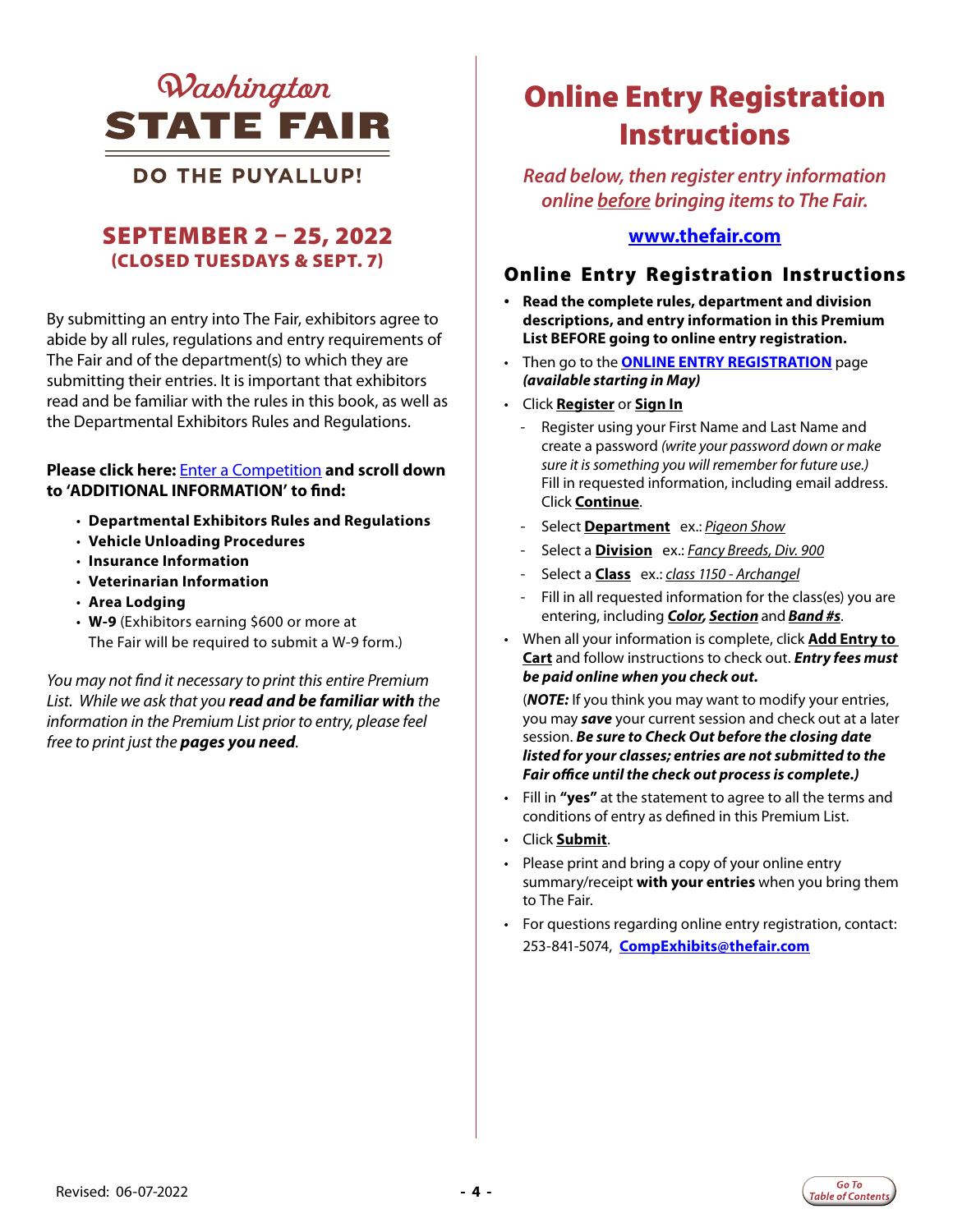### <span id="page-4-0"></span>PIGEON SHOW INFORMATION AND RULES

#### PIGEONS ARRIVE:

 6–8:30pm, Thursday, Sept. 1, 2022

**JUDGES** 

TBA

#### JUDGING TIME:

9am, Saturday, Sept. 3, 2022

#### PIGEONS LEAVE:

Monday, Sept. 5, 2022 Birds can be removed from cages at 6pm and may be walked or shuttled out.

#### STANDARD OF PERFECTION

All birds will be judged in accordance with the latest standards adopted by the leading specialty clubs of America and the NPA Standard of Perfection.

#### ENTRIES

Open Class Pigeon on-line entry registration is due by 10pm Sunday, Aug. 21, 2022. **Entry fee is \$2.75 per bird.**  ENTRY FEE MUST BE PAID AT THE TIME YOU SUBMIT YOUR ONLINE ENTRIES.

The superintendent has the sole discretion to limit entries to capacity of barn.

IT IS STRONGLY RECOMMENDED THAT ALL BIRDS BE VACCINATED FOR THE PARAMYXOVIRUS AT LEAST 30 DAYS PRIOR TO THE SHOW.

### RULES

- 1. This show will be held Friday, Sept. 2 Monday, Sept. 5. Your entry fee (\$2.75 per bird) is due when you register online. Entry fees are nonrefundable.
- 2. All exhibits must be in the Poultry Barn on Thursday, Sept. 1, 6–8:30pm. Entrance to the grounds is at the Agriplex Gate off of Fairview Drive, through the Green Lot.

 All prospective exhibits will be subject to veterinary inspection before cooping. Please check your birds for lice and other parasites before arriving at the show.

3. Birds **CANNOT** be removed until Monday, Sept. 5 after 6pm. Instructions for shuttle bird removal will be given at the start of the show. Push carts, hand trucks, etc. will make pigeon removal much easier early in the evening. All birds must be in solid-bottom cages. See the Superintendent for a special vehicle pass for the last night of the show. ANIMALS RELEASED TO A PERSON OTHER THAN THE OWNER MUST SHOW WRITTEN PERMISSION TO SHOW OFFICIALS.

- 4. Any person interfering with the judge or judging in any way will have their bird disqualified.
- 5. The superintendent or veterinarian has the right to refuse entry to the showroom, or to remove from the showroom any UNHEALTHY, UNSIGHTLY OR LOUSE-INFESTED EXHIBIT.
- 6. The greatest possible care will be given to all exhibits, but the management will not be responsible for any accident, mistake, loss or damage that may occur. Coops will be secured to insure against theft.
- 7. Whole grain feed will be provided for the birds.
- 8. Classes will be provided for all colors, when there is sufficient competition. At the judges' discretion, various colors of one breed will be grouped together to provide competition.
- 9. **NOTE:** Color will be selected from the given pallet of Blue/Black or Ash/Red, Brown, White, Recessive Red, any other color will be named as AOC. After selecting the color group, pattern should be indicated on the entry, (e.g., Racing Homer, Ash/Red, Blue/Black or Brown, etc.), then patterns like check or bar then modifiers. Corrections to pattern and modifiers can be made on the first day of the show.

Every modifer, factor and pattern are in combinaton with one of these five NPA recognized color groups. If unsure of color, please select Any Other Color and corrections will be made on the day of entry.

#### BIRDS MUST BE ENTERED BY SECTION NUMBER:

SECTION 1 – YOUNG HEN • SECTION 2 – YOUNG COCK SECTION 3 – OLD HEN • SECTION 4 – OLD COCK SECTION 5 – SHOW TEAM

- 10. Absolutely no handling of birds will be allowed without permission of the owner or the superintendent. There will be no sales in the showroom, nor will "FOR SALE" cards be permitted on coops, or on Fair property. Individual business cards may be attached to the coop cards after judging has been completed.
- 11. Premium checks will be mailed by November.
- 12. DURING THE FAIR ALL VEHICLES MUST BE OFF THE GROUNDS BY 8:45am, OR THEY WILL BE TOWED AWAY.
- 13. ALL BIRDS MUST BE LEG BANDED. All young birds must be identified by a serially numbered, current year, **seamless** leg band of correct size. Old birds must have either seamless or split serially numbered bands. Split banded birds will be judged as old birds.

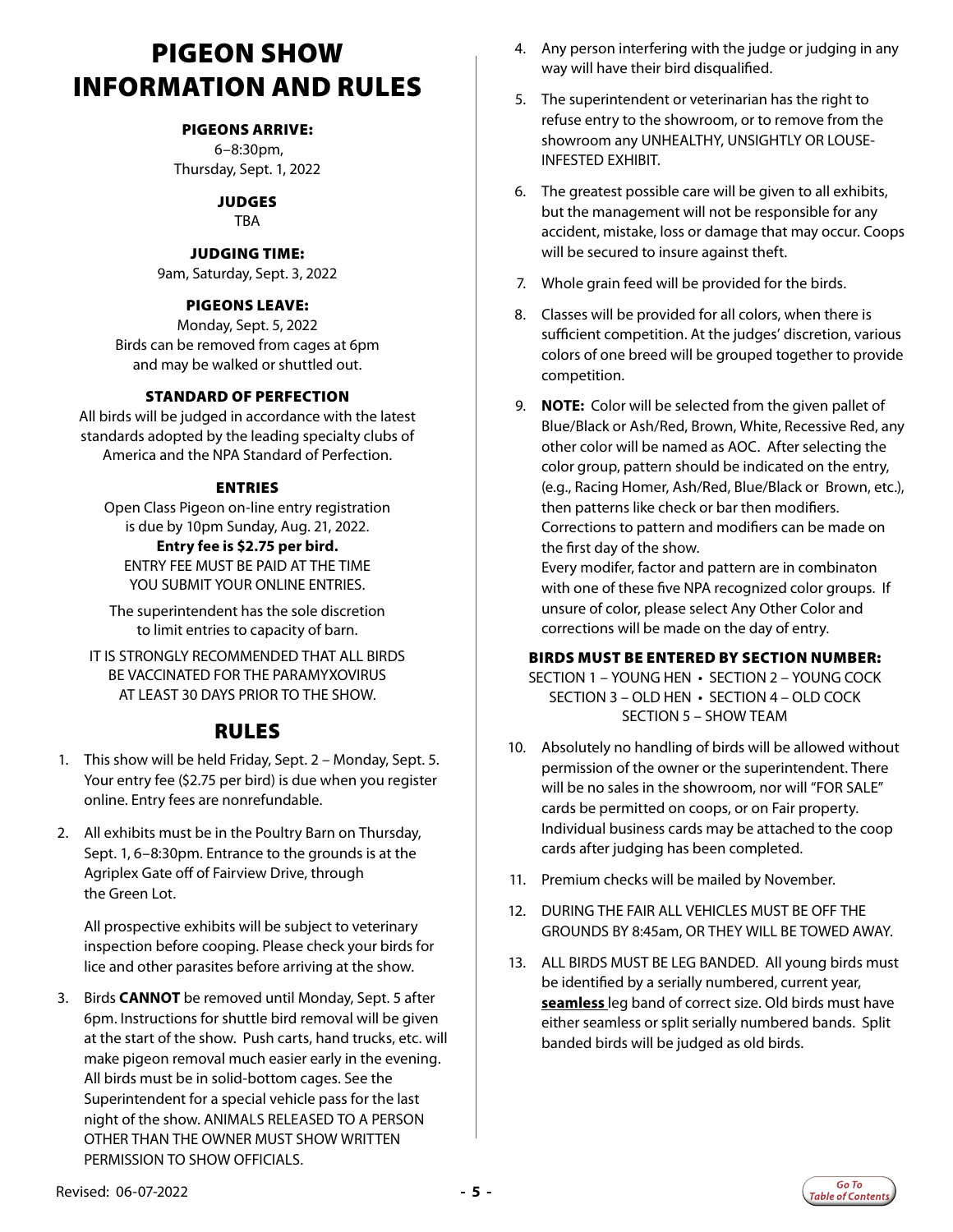#### TEAMS

The Washington State Fair Pigeon Show offers an opportunity for show team competition. Teams will be judged on their uniformity and perfection of variety.

- 1. A show team shall consist of five birds of the same breed, to include: one old cock, one old hen, one young cock, one young hen, and one bird of the exhibitor's choosing. Each team should be made up of only one color pattern, (i.e.; a Ash/Red check racing homer team or AOC pied African Owl team). An exhibitor may enter only one team of each color, NOT TO EXCEED EIGHT TEAMS OVERALL.
- 2. All birds in a team must be shown by one exhibitor.
- 3. All birds must be individually entered in breed classes to be eligible to take part in team competition.
- 4. Show teams must be so designated by band number at time of entry. Please be sure they are clearly marked on the entry form. Team judging will move much faster if the exhibitor can be present to carry their own birds.
- 5. A champion team will be chosen in each of the following areas: FANCY TEAM, SPORTING TEAM AND UTILITY TEAM. ONE OVERALL GRAND CHAMPION TEAM WILL BE CHOSEN.

#### THE BEST BIRD COMPETITION

This is a one-bird show, in keeping with an idea Gene Nollan had for many years. It has a special class number (see class #9950). *Your entry in this additional class should be what YOU believe to be your BEST bird.* Enter this class on the entry form along with your other entries. There is no entry fee for this class.

This Best Bird Competition is open to pigeons and doves of any breed or variety. You may enter only one of your birds in this class. If you have entered under a loft name or a family group you may still only enter one bird in this competition. Members of one family who choose to enter as individuals on separate entry forms may enter one bird per individual.

All birds must be individually entered in breed classes to be eligible to take part in this competition.

**The bird must be designated by band number at the time of entry.** Check the premium book listings for the appropriate class number to enter your bird. This bird may also have been one entered in team competition.

This competition will be judged after all other classes are completed. The birds will be judged on perfection of variety as well as condition.

The prize for this competition will be a bag of feed.

#### JUNIOR CONTESTS

Junior exhibitors will have the chance to compete in special contest classes: "Junior Fitting and Showing Knowledge of Hobby, Junior Judging Contest, Junior Poster Contest and Junior One Bird Contest " Relative to the 4H format, you will present to a board of your peers (others juniors). The junior judging breed will be Old German Owls. You can get a copy of the standard from the Superintendent. There will also be other special junior events. Contact the superintendent, **TBA**, for details. These contests will be held at 4 pm, Saturday, Sept. 3.

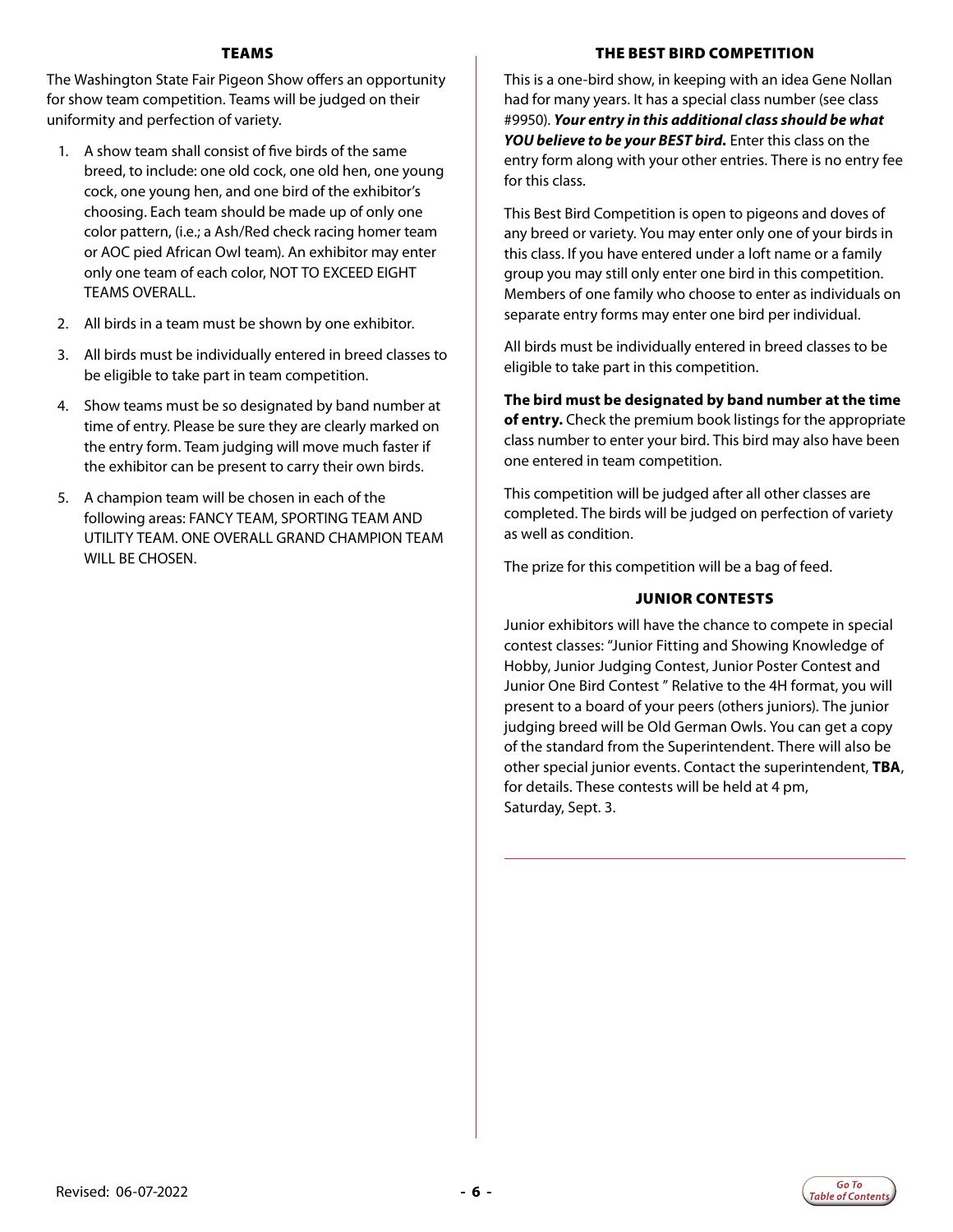# FANCY BREEDS DEPARTMENT DIVISION AND CLASS DESCRIPTIONS

#### <span id="page-6-0"></span>**DIVISION 2010 - ARCHANGEL**

#### **Class**

- Copper Black
- Gold Black
- Copper Blue
- Gold Blue
- Copper White
- Gold White
- Self
- Any Other Color / AOC

#### **DIVISION 2030 - CAPUCHINE**

- **Class**
	- Blue/Black
	- Ash/Red
	- Brown
	- White
	- Recessive Red
	- Any Other Color / AOC

#### **DIVISION 2070 - DRAGOON**

- **Class**
	- Blue/Black
	- Ash/Red
	- Brown
	- White
	- Recessive Red
	- Any Other Color / AOC

#### **DIVISION 2080 - FANTAIL, AMERICAN**

#### **Class**

- Blue/Black
- Ash/Red
- Brown
- White
- Recessive Red
- Any Other Color / AOC

#### **DIVISION 2130 - FLIGHT, DOMESTIC SHOW**

#### **Class**

- Blue/Black
- Ash/Red
- Brown
- White
- Recessive Red
- Any Other Color / AOC

#### **DIVISION 2140 - FRILLBACK**

#### **Class**

- Blue/Black
- Ash/Red
- Brown
- White
- Recessive Red
- Any Other Color / AOC

Revised: 06-07-2022 **- 7 -**

#### **DIVISION 2150 - HELMET**

#### **Class**

- Blue/Black
- Ash/Red
- Brown
- White
- Recessive Red
- Any Other Color / AOC

#### **DIVISION 2310 - ICE**

#### **Class**

- Blue/Black
- Ash/Red
- Brown
- White
- Recessive Red
- Any Other Color / AOC

#### **DIVISION 2330 - JACOBIN**

#### **Class**

- Blue/Black
- Ash/Red
- Brown
- White
- Recessive Red
- Any Other Color / AOC

#### **DIVISION 2360 - LAUGHER, THAILAND**

#### **Class**

- Blue/Black
- Ash/Red
- Brown
- White
- Recessive Red
- Any Other Color / AOC

#### **DIVISION 2375 - LUCERNE**

#### **GOLDCOLLAR Class**

- Blue/Black
- Ash/Red
- Brown
- White
- Recessive Red
- Any Other Color / AOC

### **DIVISION 2400 - MODENA**

- **Class**
	- Blue/Black
	- Ash/Red
	- Brown
	- White
	- Recessive Red
	- Any Other Color / AOC

#### **DIVISION 2410 - MODENA, GERMAN Class**

01 Blue/Black<br>02 Ash/Red Ash/Red Brown White

05 Recessive Red<br>06 Any Other Col

**DIVISION 2420 - MONK, SAXON**

Any Other Color / AOC

 Recessive Red Any Other Color / AOC **DIVISION 2470 - ORIENTAL FRILL**

 Blue/Black 02 Ash/Red<br>03 Brown 03 Brown<br>04 White **White** Recessive Red

**DIVISION 2430 - MOOKEE**

 Blue/Black Ash/Red Brown 04 White<br>05 Recess

 Blue/Black Ash/Red Brown White

Recessive Red

**DIVISION 2480 - TURBIT**

 Blue/Black Ash/Red Brown 04 White<br>05 Recess

Any Other Color / AOC

 Recessive Red Any Other Color / AOC

Any Other Color / AOC

**DIVISION 2490 - OWL, AFRICAN**

**DIVISION 2500 - OWL, CHINESE**

Any Other Color / AOC

*continued...*Go To **Table of Contents** 

 Blue/Black Ash/Red 03 Brown<br>04 White White Recessive Red

01 Blue/Black<br>02 Ash/Red Ash/Red Brown 04 White<br>05 Recess 05 Recessive Red<br>06 Any Other Col

**Class**

**Class**

**Class**

**Class**

**Class**

**Class**

Any Other Color / AOC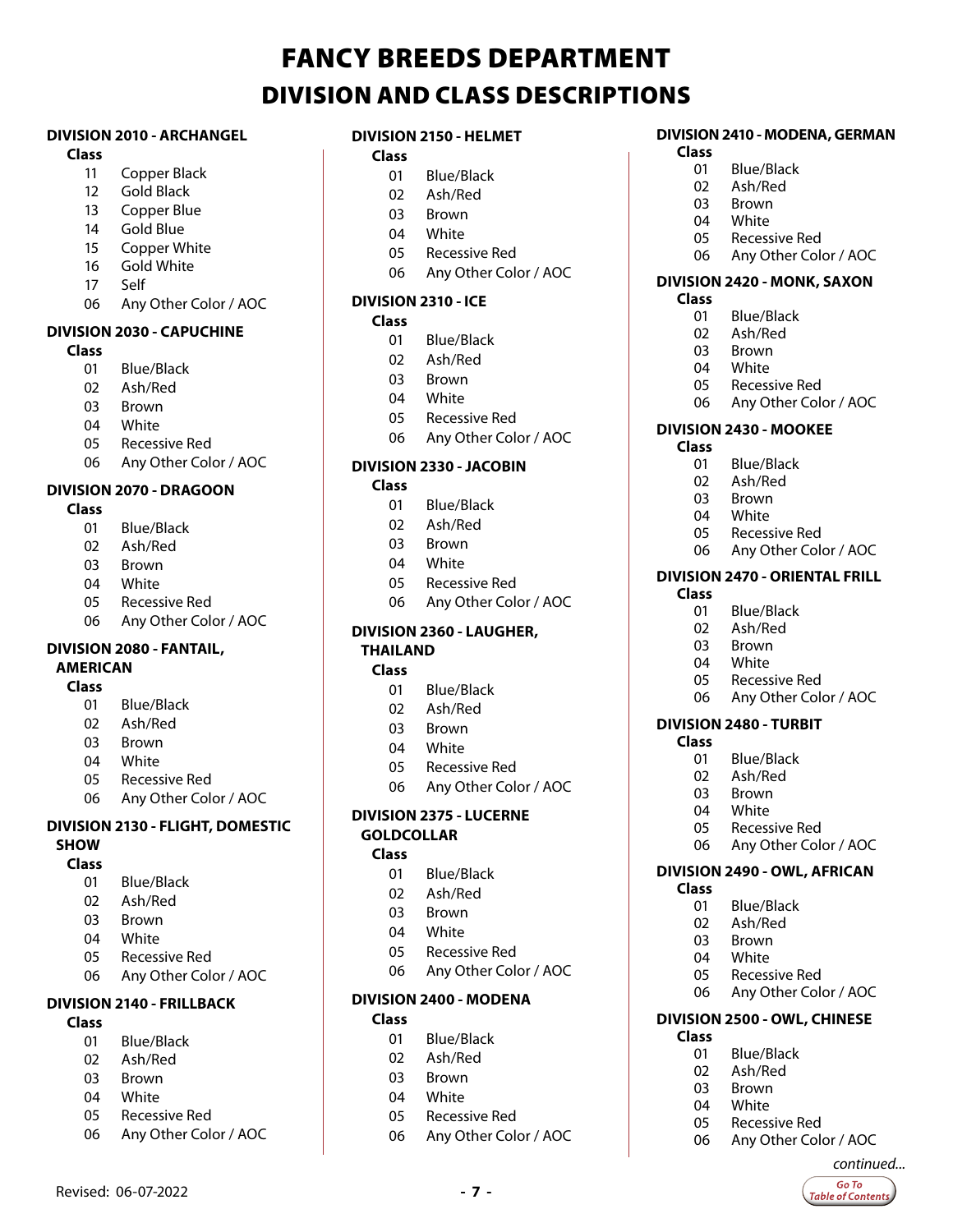#### **DIVISION 2510 - OWL, OLD GERMAN SHIELD**

#### **Class**

- Blue/Black
- Ash/Red
- Brown
- White
- Recessive Red
- Any Other Color / AOC

#### **DIVISION 2530 - OWL, OLD GERMAN SELF**

#### **Class**

- Blue/Black
- Ash/Red
- Brown
- White
- Recessive Red
- Any Other Color / AOC

#### **DIVISION 2610 - CROPPER,**

#### **NORWICH**

#### **Class**

- Blue/Black
- Ash/Red
- Brown
- White
- Recessive Red
- Any Other Color / AOC

#### **DIVISION 2620 - CROPPER,**

#### **VOORBURG SHIELD**

#### **Class**

- Blue/Black
- Ash/Red
- Brown
- White
- Recessive Red
- Any Other Color / AOC

#### **DIVISION 2635 - POUTER, BRUNNER**

#### **Class**

- Blue/Black
- Ash/Red
- Brown
- White
- Recessive Red
- Any Other Color / AOC

#### **DIVISION 2650 - POUTER, HORSEMAN**

#### **Class**

- Blue/Black
- Ash/Red
- Brown
- White
- Recessive Red
- Any Other Color / AOC

Revised: 06-07-2022 **- 8 -**

#### **DIVISION 2660 - POUTER, PIGMY**

**DIVISION 2750 - SHOW RACER,** 

 Blue/Black Ash/Red Brown White

Recessive Red

**DIVISION 2755 - STARLING**

 Blue/Black Ash/Red Brown White

Recessive Red

 Blue/Black Ash/Red Brown White

Recessive Red

**DIVISION 2778 - SWALLOW -** 

 Blue/Black Ash/Red Brown White

Recessive Red

**DIVISION 2780 - SYRIAN COOP** 

 Blue/Black Ash/Red Brown White

Recessive Red

 Blue/Black Ash/Red Brown White

Recessive Red

Any Other Color / AOC

*continued...*Go To **Table of Contents** 

 Any Other Color / AOC **DIVISION 2784 - ENGLISH CARRIER** 

Any Other Color / AOC

**THURINGIAN Class**

**TUMBLER Class**

**Class**

Any Other Color / AOC

 Any Other Color / AOC **DIVISION 2772 - SWALLOW - SAXON**

Any Other Color / AOC

**AMERICAN Class**

**Class**

**Class**

- **Class**
	- Blue/Black
	- Ash/Red
	- Brown
	- White
	- Recessive Red
	- Any Other Color / AOC

#### **DIVISION 2665 - POUTER, POMERANIAN**

#### **Class**

- Blue/Black
- Ash/Red
- Brown
- White
- Recessive Red
- Any Other Color / AOC

#### **DIVISION 2680 - POUTER, SPANISH THIEF**

#### **Class**

- Blue/Black
- Ash/Red
- Brown
- White
- Recessive Red
- Any Other Color / AOC

#### **DIVISION 2707 - ROLLER, AMERICAN**

### **Class**

- Blue/Black
- Ash/Red
- Brown
- White
- Recessive Red
- Any Other Color / AOC

#### **DIVISION 2710 - ROLLER, BIRMINGHAM SHOW**

#### **Class**

- 01 Blue/Black<br>02 Ash/Red
- Ash/Red
- Brown
- White
- Recessive Red
- Any Other Color / AOC

#### **DIVISION 2725 - SCANDAROON**

- **Class**
	- Blue/Black
	- Ash/Red
	- Brown
	- 04 White<br>05 Recess
	- Recessive Red
	- Any Other Color / AOC

### **DIVISION 2740 - SHAKHSARLI**

Recessive Red

Any Other Color / AOC

 Ash/Red Brown White

**Class** Blue/Black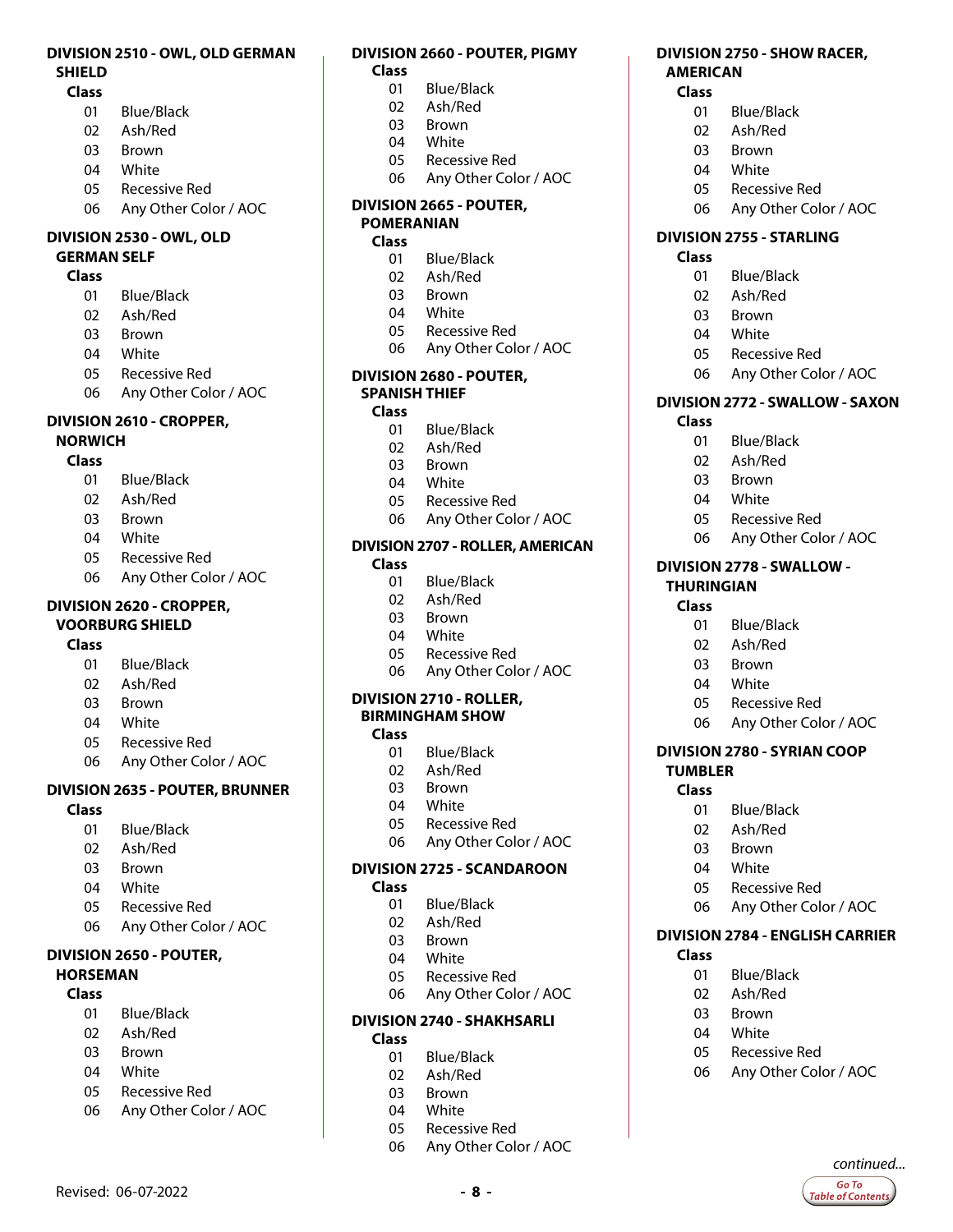#### **DIVISION 2785 - FANTAIL, INDIAN**

**Class**

- Blue/Black
- Ash/Red
- Brown
- White
- Recessive Red
- Any Other Color / AOC

#### **DIVISION 2788 - SYRIAN SWIFT**

#### **Class**

- Blue/Black
- Ash/Red
- Brown
- White
- Recessive Red
- Any Other Color / AOC

#### **DIVISION 2789 - SYRIAN TURBITEEN**

- **Class**
	- Blue/Black
	- Ash/Red
	- Brown
	- White
	- Recessive Red
	- Any Other Color / AOC

#### **DIVISION 2800 - TIPPLER, SHOW**

- **Class**
	- Blue/Black
	- 02 Ash/Red<br>03 Brown
	- **Brown**
	- White
	- Recessive Red
	- Any Other Color / AOC

#### **DIVISION 3005 - TRUMPETER, ARABIAN**

#### **Class**

- Blue/Black
- Ash/Red
- Brown
- White
- Recessive Red
- Any Other Color / AOC

#### **DIVISION 3040 - TRUMPETER, ENGLISH**

#### **Class**

- Blue/Black
- Ash/Red
- Brown
- White
- Recessive Red
- Any Other Color / AOC

#### **DIVISION 4010 - TUMBLER, BERLINER LONGFACE**

#### **Class**

- Blue/Black
- Ash/Red
- Brown
- White
- Recessive Red
- Any Other Color / AOC

Revised: 06-07-2022 **- 9 -**

#### **DIVISION 4015 - TUMBLER, BERLINER SHORTFACE Class**

- 
- Blue/Black
- Ash/Red Brown
- White
- 
- Recessive Red
- Any Other Color / AOC

**DIVISION 4340 - TUMBLER,** 

 Blue/Black Ash/Red Brown White

Recessive Red

**DIVISION 4347 - TUMBLER,** 

 Blue/Black Ash/Red Brown White

Recessive Red

 Blue/Black Ash/Red Brown White

Recessive Red

**DIVISION 4522 - ANY OTHER** 

 Blue/Black Ash/Red Brown White Recessive Red

01 Blue/Black<br>02 Ash/Red Ash/Red

Recessive Red

**DIVISION 4600 - ZITTERHAL**

 Blue/Black Ash/Red Brown White

Recessive Red

**DIVISION 5000 - FANCY TEAM**

Recessive Red

*continued...*Go To **Table of Contents** 

 Blue/Black Ash/Red Brown White

 Brown White

**BREED, FANCY Class**

**Class**

**Class**

**Class**

 Any Other Color / AOC **DIVISION 4520 - TURBIT, OLD DUTCH**

Any Other Color / AOC

 Any Other Color / AOC **DIVISION 4550 - VALENCIA FIGURITA**

Any Other Color / AOC

Any Other Color / AOC

**UZBECKISTAN Class**

**Class**

Any Other Color / AOC

**PORTUGESE Class**

#### **DIVISION 4025 - TUMBLER, BUDAPEST SHORTFACE**

- **Class**
	- Blue/Black
	- Ash/Red
	- Brown
	- White
	- Recessive Red
	- Any Other Color / AOC

#### **DIVISION 4040 - TUMBLER, ENGLISH SHORTFACE**

#### **Class**

- Blue/Black
- Ash/Red
- Brown
- White
- Recessive Red
- Any Other Color / AOC

#### **DIVISION 4200 - TUMBLER, LONG**

#### **FACE CLEAN LEG**

#### **Class**

- Blue/Black
- Ash/Red
- Brown
- White
- Recessive Red
- Any Other Color / AOC

#### **DIVISION 4250 - TUMBLER, MUFF**

- **Class**
	- Blue/Black
	- Ash/Red
	- Brown
	- White
	- Recessive Red
	- Any Other Color / AOC

#### **DIVISION 4330 - TUMBLER,**

 Blue/Black Ash/Red Brown White

Recessive Red

Any Other Color / AOC

#### **RUSSIAN**

#### **Class**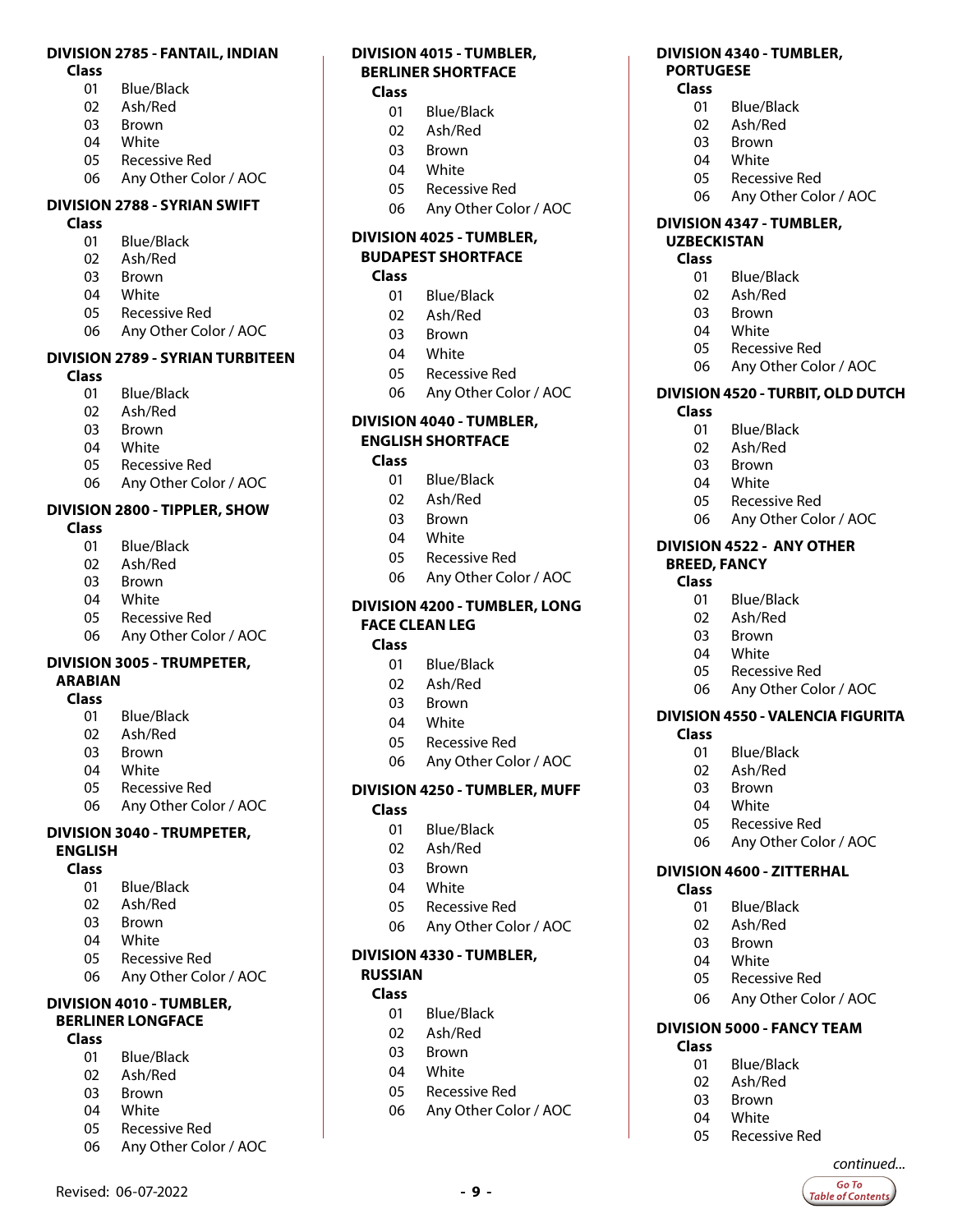# SPORTING BREEDS DEPARTMENT DIVISION AND CLASS DESCRIPTIONS

#### <span id="page-9-0"></span>**DIVISION 6040 - HOMER, RACING FLOWN - 100 MILES**

#### **Class**

- Blue/Black
- Ash/Red
- Brown
- White
- Recessive Red
- Any Other Color / AOC

#### **DIVISION 6042 - HOMER, RACING FLOWN - 300 MILES**

#### **Class**

- Blue/Black
- Ash/Red
- Brown
- White
- Recessive Red
- Any Other Color / AOC

#### **DIVISION 6044 - HOMER, RACING FLOWN - 500 MILES**

#### **Class**

- Blue/Black
- Ash/Red
- Brown
- White
- Recessive Red
- Any Other Color / AOC

#### **DIVISION 6050 - HOMER, RACING UNFLOWN**

#### **Class**

- Blue/Black
- Ash/Red
- Brown
- White
- Recessive Red
- Any Other Color / AOC

#### **DIVISION 6053 - HOMER, EXHIBITION**

- **Class**
	- Blue/Black
	- Ash/Red
	- Brown
	- White
	- Recessive Red
	- Any Other Color / AOC

#### **DIVISION 6055 - HOMER, SADDLE**

#### **Class**

- Blue/Black
- Ash/Red
- Brown
- White
- Recessive Red
- Any Other Color / AOC

Revised: 06-07-2022 **- 10 -**

#### **DIVISION 6060 - HOMER, SHOW**

#### **RACING Class**

- Blue/Black
- Ash/Red
- Brown
- White
- Recessive Red
- Any Other Color / AOC

#### **DIVISION 6120 - ROLLER, ORIENTAL**

#### **Class**

- Blue/Black
- Ash/Red
- Brown
- White
- Recessive Red
- Any Other Color / AOC

#### **DIVISION 6140 - ROLLER, PERFORMING**

#### **Class**

- Blue/Black
- Ash/Red
- Brown
- White
- Recessive Red
- Any Other Color / AOC

#### **DIVISION 6145 - ANTWERP SMERLE**

#### **Class**

- Blue/Black
- Ash/Red
- Brown
- White
- Recessive Red
- Any Other Color / AOC

#### **DIVISION 6150 - TIPPLER, FLYING**

#### **Class**

- Blue/Black
- Ash/Red
- Brown
- White
- Recessive Red
- Any Other Color / AOC

#### **DIVISION 6160 - TUMBLER, AMERICAN FLYING**

#### **Class**

- Blue/Black
- Ash/Red
- Brown
- White
- Recessive Red
- Any Other Color / AOC

#### **DIVISION 6165 - TUMBLER, CATALONIAN**

 Ash/Red Brown White

Recessive Red

 Blue/Black Ash/Red Brown White

Recessive Red

 Blue/Black Ash/Red Brown White

Recessive Red

 Blue/Black Ash/Red Brown White

Recessive Red

 Blue/Black Ash/Red Brown White

Recessive Red

 Blue/Black Ash/Red Brown White

Recessive Red

Any Other Color / AOC

*continued...*

Go To **Table of Contents** 

 Any Other Color / AOC **DIVISION 6500- SPORTING TEAM**

**DIVISION 6200- SPORTING, ANY** 

Any Other Color / AOC

 Any Other Color / AOC **DIVISION 6180 - TUMBLER, WEST** 

 Any Other Color / AOC **DIVISION 6175 - TUMBLER, PARLOR**

 Any Other Color / AOC **DIVISION 6170 - TUMBLER, MEDIUM** 

#### **Class** Blue/Black

**FACE VIENNA Class**

**Class**

**OF ENGLAND Class**

**OTHER BREED Class**

**Class**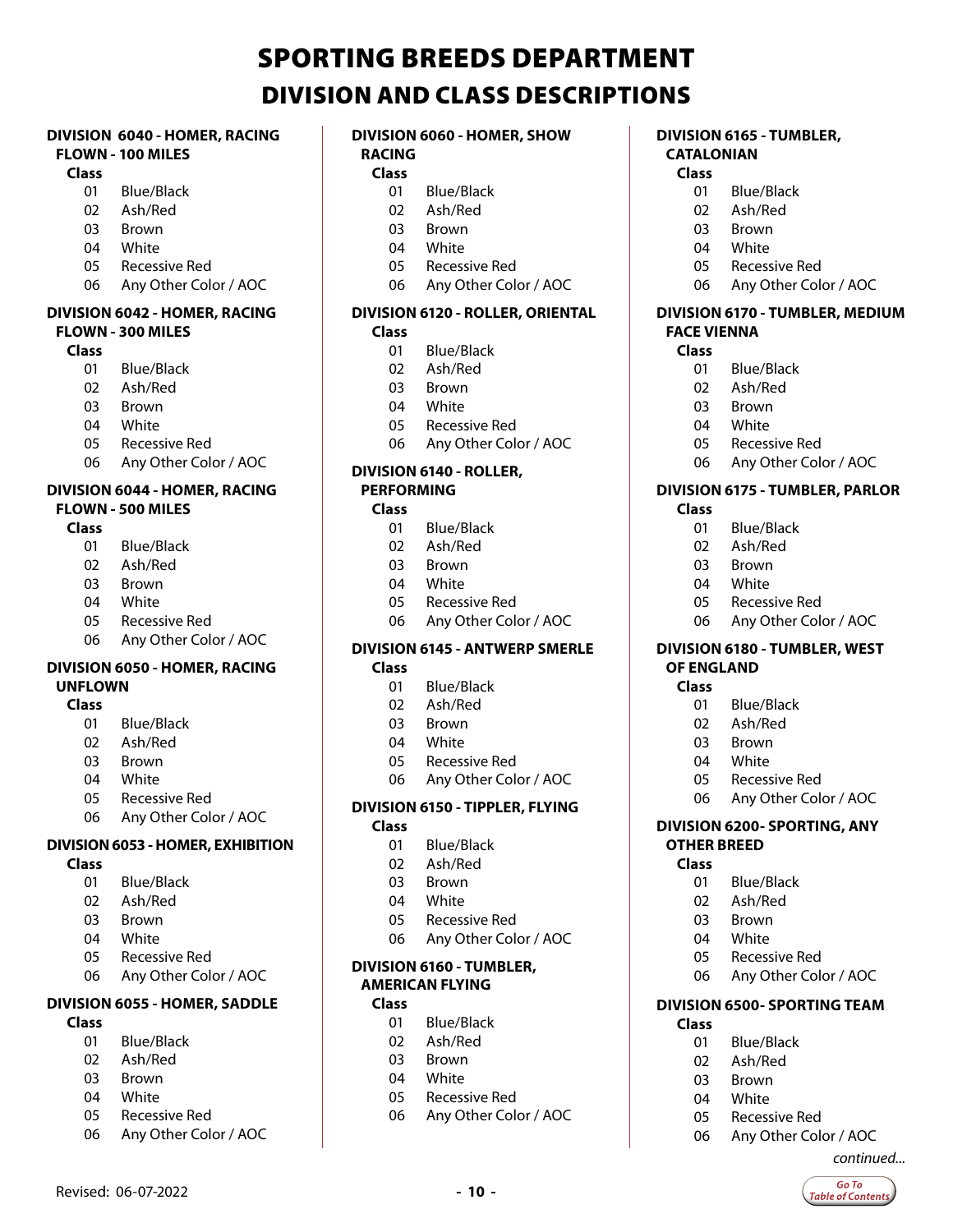# UTILITY BREEDS DEPARTMENT DIVISION AND CLASS DESCRIPTIONS

#### <span id="page-10-0"></span>**DIVISION 8005 -FRENCH MONDAIN**

#### **Class**

- 01 Blue/Black
- 02 Ash/Red
- 03 Brown
- 04 White
- 05 Recessive Red
- 06 Any Other Color / AOC

#### **DIVISION 8006 - GIANT HOMER**

#### **Class**

- 01 Blue/Black
- 02 Ash/Red
- 03 Brown
- 04 White
- 05 Recessive Red
- 06 Any Other Color / AOC

#### **DIVISION 8007 - GIANT RUNT**

#### **Class**

- 01 Blue/Black
- 02 Ash/Red
- 03 Brown
- 04 White
- 05 Recessive Red
- 06 Any Other Color / AOC

#### **DIVISION 8009 - KING**

#### **Class**

- 01 Blue/Black 02 Ash/Red
- 03 Brown
- 04 White
- 05 Recessive Red
- 06 Any Other Color / AOC

#### **DIVISION 8010 - UTILITY, ANY OTHER BREED**

#### **Class**

- 01 Blue/Black
- 02 Ash/Red
- 03 Brown
- 04 White
- 05 Recessive Red
- 06 Any Other Color / AOC

#### **DIVISION 8500 - UTILITY TEAM**

#### **Class**

- 01 Blue/Black
- 02 Ash/Red
- 03 Brown
- 04 White
- 05 Recessive Red
- 06 Any Other Color / AOC

# DOVE DEPARTMENT DIVISION AND CLASS DESCRIPTIONS

#### **DIVISION 9125 - DOVE, DIAMOND**

#### **CLASS**

- 07 Blue/Wild Type
- 08 Red
- 04 White
- 06 Any Other Color/ AOC
- **DIVISION 9425 DOVE, RINGNECK**
	- 09 Wild Type
	- 10 Fawn/Tan
	- 04 White
	- 11 Pied
	- 12 Lace
	- 06 Any Other Color / AOC

# "BEST BIRD COMPETITION" DEPARTMENT DIVISION AND CLASS DESCRIPTIONS

#### **DIVISION 9950 - BEST BIRD**

(No entry fee for this class) Any Breed

#### **CLASS**

07 Breed

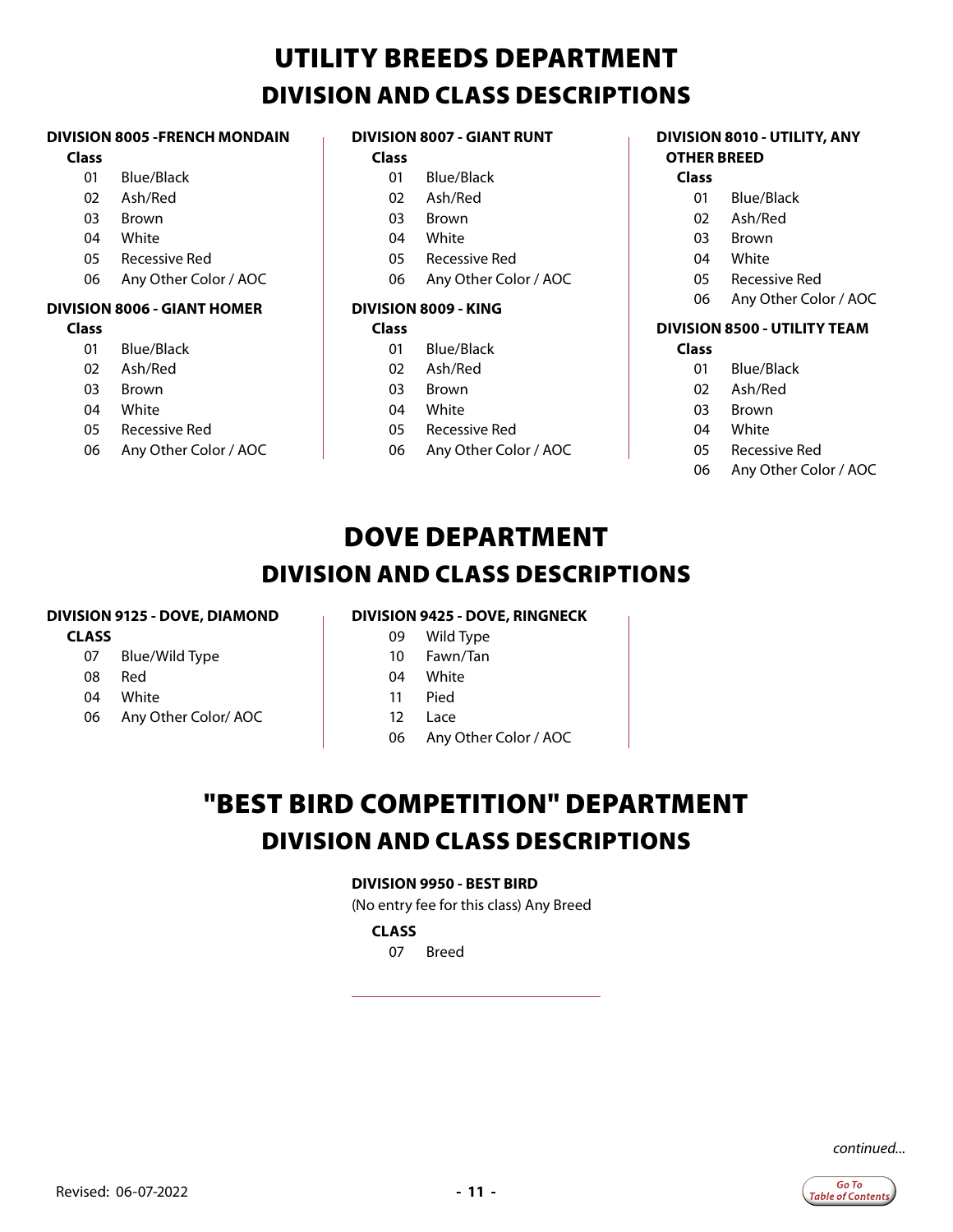# JUNIOR CONTEST DEPARTMENT

#### <span id="page-11-0"></span>**DIVISION 9700 - JUNIOR JUDGING CONTEST**

Entrants will judge a class of pigeons, rating each bird and noting good and bad points. Each entrant will receive the standard and related information on the breed shown before the competition.

#### **Class**

- 01 SENIOR: 15-18 YEARS OLD
- 02 INTERMEDIATE: 12-14 YEARS OLD
- 03 JUNIORS 9-11 YEARS OLD
- 04 PRE-JUNIOR: 8 AND UNDER

| 1st place \$10.00 & Rosette |  |
|-----------------------------|--|
| 2nd place  \$7.50           |  |
| 3rd place \$5.00            |  |

#### **DIVISION 9710 - JUNIOR POSTER CONTEST**

Exhibitors may design and make a poster about the pigeon hobby. These will be judged on originality, neatness and information displayed. NOTE: Posters must be entered Friday Sept. 2, 2022. **Put the age of the exhibitor on the front of the poster and the exhibitor name on the back.**

#### **Class**

- 01 SENIOR: 15-18 YEARS OLD
- 02 INTERMEDIATE: 12-14 YEARS OLD
- 03 JUNIORS 9-11 YEARS OLD
- 04 PRE-JUNIOR: 8 AND UNDER

| 1st place \$10.00 & Rosette |  |
|-----------------------------|--|
| 2nd place  \$7.50           |  |
| 3rd place \$5.00            |  |

#### **DIVISION 9725 - JUNIOR ONE BIRD SHOW**

Juniors must bring up their own birds, and birds must have bands. If you would like a copy of the Pigeon Showmanship book, contact Rene Demangelaere at:

#### **[renedemange@hotmail.com](mailto:renedemange%40hotmail.com?subject=Pigeon%20Show)**

#### **Class**

| 01                          | SENIOR: 15-18 YEARS OLD       |  |  |  |
|-----------------------------|-------------------------------|--|--|--|
| 02                          | INTERMEDIATE: 12-14 YEARS OLD |  |  |  |
| 03.                         | JUNIOR: 9-11 YEARS OLD        |  |  |  |
| 04                          | PRE-JUNIOR: 8 AND UNDER       |  |  |  |
| 1st place \$10.00 & Rosette |                               |  |  |  |
| 2nd place  \$7.50           |                               |  |  |  |
|                             |                               |  |  |  |

#### **DIVISION 9730 - JUNIOR FITTING, SHOWING AND KNOWLEDGE OF HOBBY**

If you would like a copy of the Junior Knowledge handouts, contact Rene Demangelaere at **renedemange@hotmail.com**

#### **Class**

- 01 SENIOR: 15-18 YEARS OLD
- 02 INTERMEDIATE: 12-14 YEARS OLD
- 03 JUNIOR: 9-11 YEARS OLD
- 04 PRE-JUNIOR: 8 AND UNDER

| 1st Place \$10.00 & Rosette |  |
|-----------------------------|--|
| 2nd Place  \$7.50           |  |

| 3rd Place  \$5.00 |  |
|-------------------|--|
|                   |  |

*Donated by Washington State Fair*

### TOP JUNIOR AWARDS

This will be awarded on a composite of the above events and awards in the open classes.

| Top Senior \$5.00      |  |
|------------------------|--|
| Top Intermediate\$5.00 |  |
| Top Junior  \$5.00     |  |
| Top Pre-Junior\$5.00   |  |

#### **BEST OVERALL JUNIOR -**

**Points will be counted in ALL FOUR categories. \*\*Must be present to win Best Junior.** Points accumulated as follows: **Judging. . 25 points**  1st place - 25 points 2nd place - 10 points 3rd place - 5 points 4th place - 2 points Poster ..................................25 points 1st place - 25 points 2nd place - 10 points 3rd place - 5 points 4th place - 2 points **One Bird Show ........................25 points** 1st place - 25 points 2nd place - 10 points 3rd place - 5 points 4th place - 2 points **Fitting/Showing/Knowledge . 25 points** 1st place - 25 points 2nd place - 10 points 3rd place - 5 points 4th place - 2 points **Total Possible. . 100 points**

*continued...*